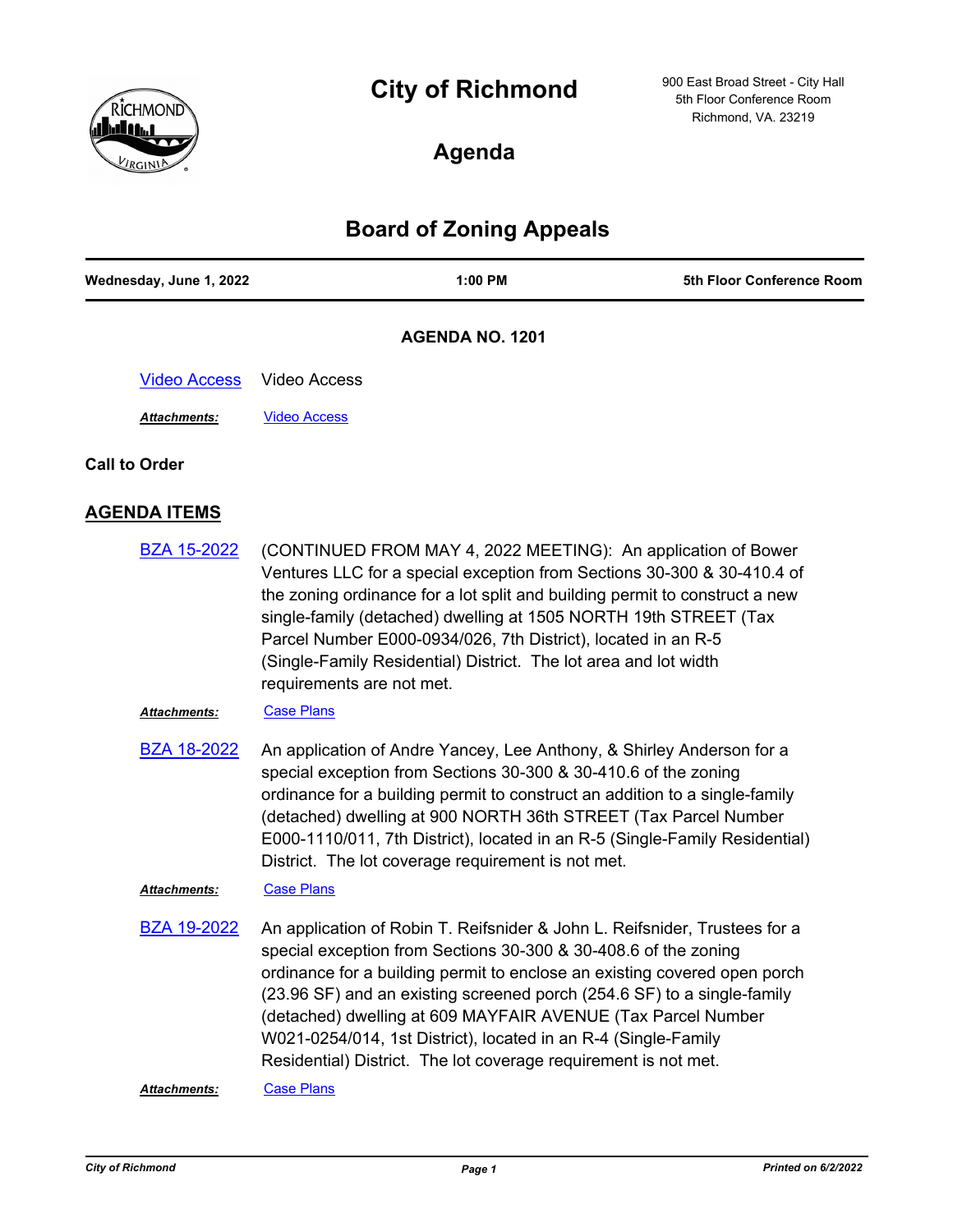| <b>BZA 20-2022</b> | An application of Aaron Ogburn for a special exception from Sections    |
|--------------------|-------------------------------------------------------------------------|
|                    | 30-300 & 30-410.4 of the zoning ordinance for a lot split and building  |
|                    | permit to construct a new single-family (detached) dwelling at 219 EAST |
|                    | 35th STREET (Tax Parcel Number S000-2457/018, 5th District), located in |
|                    | an R-5 (Single-Family Residential) District. The lot area and lot width |
|                    | requirements are not met.                                               |
|                    |                                                                         |

#### Attachments: [Case Plans](http://richmondva.legistar.com/gateway.aspx?M=F&ID=c706aa21-72d0-4431-b663-3bcbb56a2634.pdf)

An application of Williams General Contractor LLC Carter Williams, D/B/A for a special exception from Sections 30-300, 30-408.5(1) & 30-630.1(a) (1) of the zoning ordinance for a building permit to construct a new single-family (detached) dwelling at 2404 BELLS ROAD (Tax Parcel Number S009-0065/025, 8th District), located in an R-4 (Single-Family Residential) District. The front yard (setback) requirement is not met. [BZA 21-2022](http://richmondva.legistar.com/gateway.aspx?m=l&id=/matter.aspx?key=32170)

#### Attachments: [Case Plans](http://richmondva.legistar.com/gateway.aspx?M=F&ID=71f80c52-c520-40f8-94e0-d9812ba4f767.pdf)

An application of Williams General Contractor LLC Carter Williams, D/B/A for a special exception from Sections 30-300, 30-408.5(1) & 30-630.1(a) (1) of the zoning ordinance for a building permit to construct a new single-family (detached) dwelling at 2406 BELLS ROAD (Tax Parcel Number S009-0065/006, 8th District), located in an R-4 (Single-Family Residential) District. The front yard (setback) requirement is not met. [BZA 22-2022](http://richmondva.legistar.com/gateway.aspx?m=l&id=/matter.aspx?key=32171)

#### *Attachments:* [Case Plans](http://richmondva.legistar.com/gateway.aspx?M=F&ID=82b2e5bf-f623-4015-8252-f6f8a7221ed4.pdf)

An application of 4415 Augusta LLC for a special exception from Sections 30-300 & 30-410.4 of the zoning ordinance for a lot split and building permit to construct a new single-family (detached) dwelling at 4415 AUGUSTA AVENUE (Tax Parcel Number W000-1998/002, 1st District), located in an R-5 (Single-Family Residential) District. The lot area and lot width requirements are not met. [BZA 23-2022](http://richmondva.legistar.com/gateway.aspx?m=l&id=/matter.aspx?key=32172)

### *Attachments:* [Case Plans](http://richmondva.legistar.com/gateway.aspx?M=F&ID=2955e343-a2e9-4f42-9399-829a78c45ade.pdf)

An application of Gregory and Kelli Lyn Olson for a special exception from Sections 30-300 & 30-410.4 of the zoning ordinance for a lot split and building permit to construct a new single-family (detached) dwelling at 1522 NORTH 35th STREET (Tax Parcel Number E000-1542/031, 7th District), located in an R-5 (Single-Family Residential) District. The lot area and lot width requirements are not met. [BZA 24-2022](http://richmondva.legistar.com/gateway.aspx?m=l&id=/matter.aspx?key=32173)

*Attachments:* [Case Plans](http://richmondva.legistar.com/gateway.aspx?M=F&ID=d68e52e0-ac9a-4643-b857-e3f60e00d60c.pdf)

[Video of June](http://richmondva.legistar.com/gateway.aspx?m=l&id=/matter.aspx?key=32244) Video of June 1, 2022 Meeting 2022 Meeting *Attachments:* [JUNE BZA HEARING-Meeting Recording](http://richmondva.legistar.com/gateway.aspx?M=F&ID=47d8b20b-66d9-4cad-8798-52b0db2e7013.mp4)